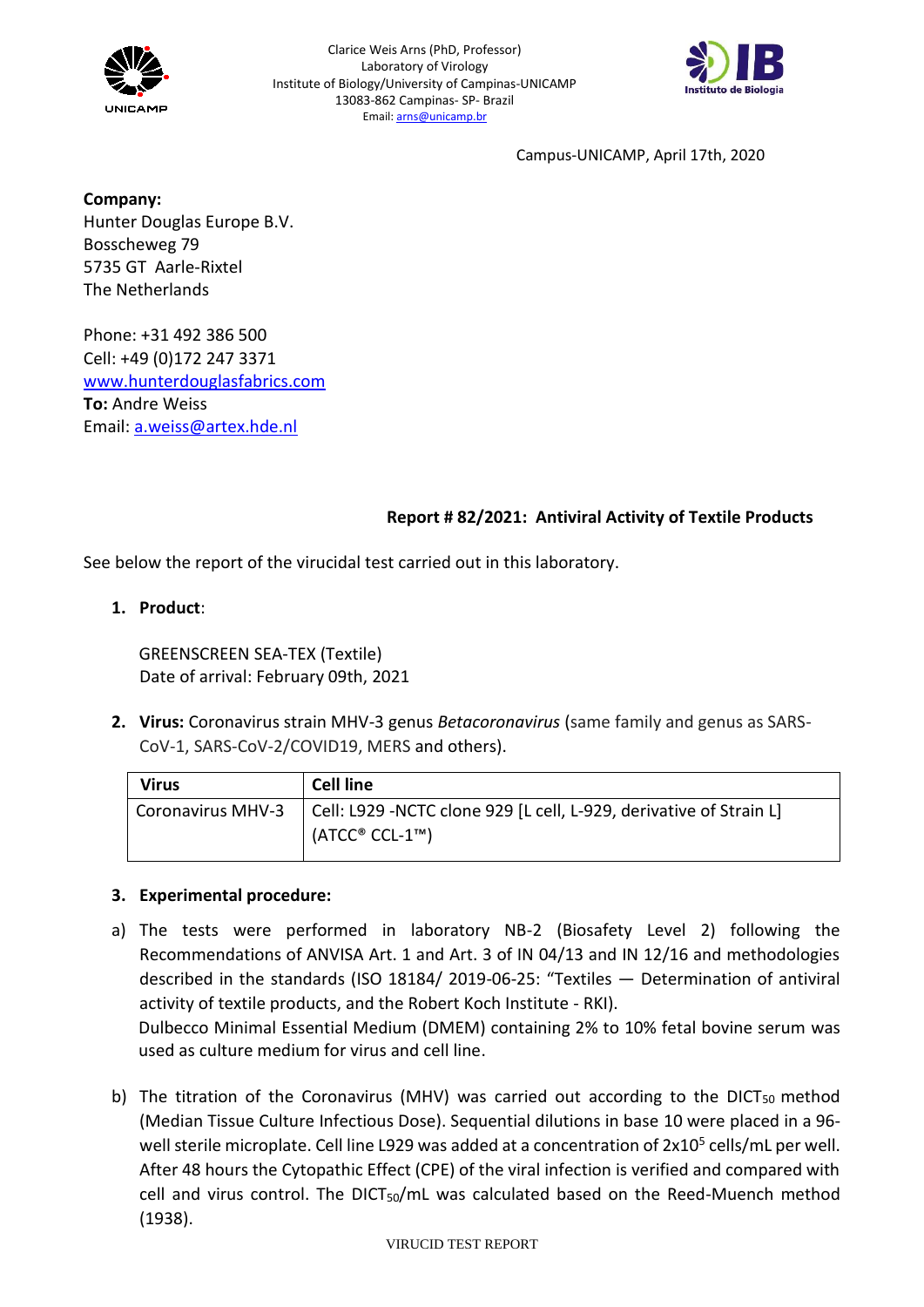



a) The fabrics were treated individually according to the methodology and steps indicated in ISO 18148/2019.

In summary: Fabric sample "GREENSCREEN SEA-TEX Textile" was sterilized by autoclave, cut to 5 cm<sup>2</sup>, each sample received 100DICT<sub>50</sub> of virus and left for different times at room temperature. Then DMEM medium was added in tubes and shaken with the Vortex mixer to remove the virus from the tissue. The suspension was used in the virucidal / antiviral test.

b) After the 2-hour, samples were collected and treated:

d.1) All suspension of textile fabrics samples was tested in the cell lines for the "Determination of Maximum Non-Toxic Dose (DMTD)", to define the concentration that does not cause toxicity to the cells.

d.2) The suspension of the fabric samples plus virus (MHV-3) were pipetted, individually and four repetition, 100µL into 96-well sterile Microplates with different times (until 2 hours) and added 100µL/well with L929 cells (with previously formed monolayer). Then they were incubated at 37 $\degree$ C with 5% CO<sub>2</sub> for 48 hours.

c) After 48 hours of incubation, the microplates were read through an Inverted Microscope to searching for characteristic Cytopathic Effect of both viruses and the titers were calculated based on the method of Reed and Muench, 1938.

The results are expressed as a percentage of viral inactivation (Table 1) in compared to untreated viral control (virus titer).

# **Summary/Controls**:

- Negative: cell control (2x10<sup>5</sup> cell/mL) in Dulbecco minimal essential medium (DMEM), without virus and fabric samples;
- Virus control: Virus titration (10<sup>1</sup> to 10<sup>12</sup>) and cell culture in Dulbecco minimal essential medium (DMEM) containing 10% fetal bovine serum.
- Positive test: suspension of textile fabrics with presence of virus and cell lines.

**Table 1 -** Results are expressed as a percentage of viral inactivation (≥ 99.99%) compared to the untreated viral control:

| <b>Log Reduction</b> | <b>Reduction Factor</b> | Percent reduction/virus inactivation |  |
|----------------------|-------------------------|--------------------------------------|--|
|                      | 10                      | 90%                                  |  |
|                      | 100                     | 99%                                  |  |
|                      | 1000                    | 99.9%                                |  |
|                      | 10.000                  | 99.99%                               |  |
|                      | 100.000                 | 99.999%                              |  |
|                      | 1.000,000               | 99.9999%                             |  |

**<https://microchemlab.com/information/log-and-percent-reductions-microbiology-and-antimicrobial-testing>**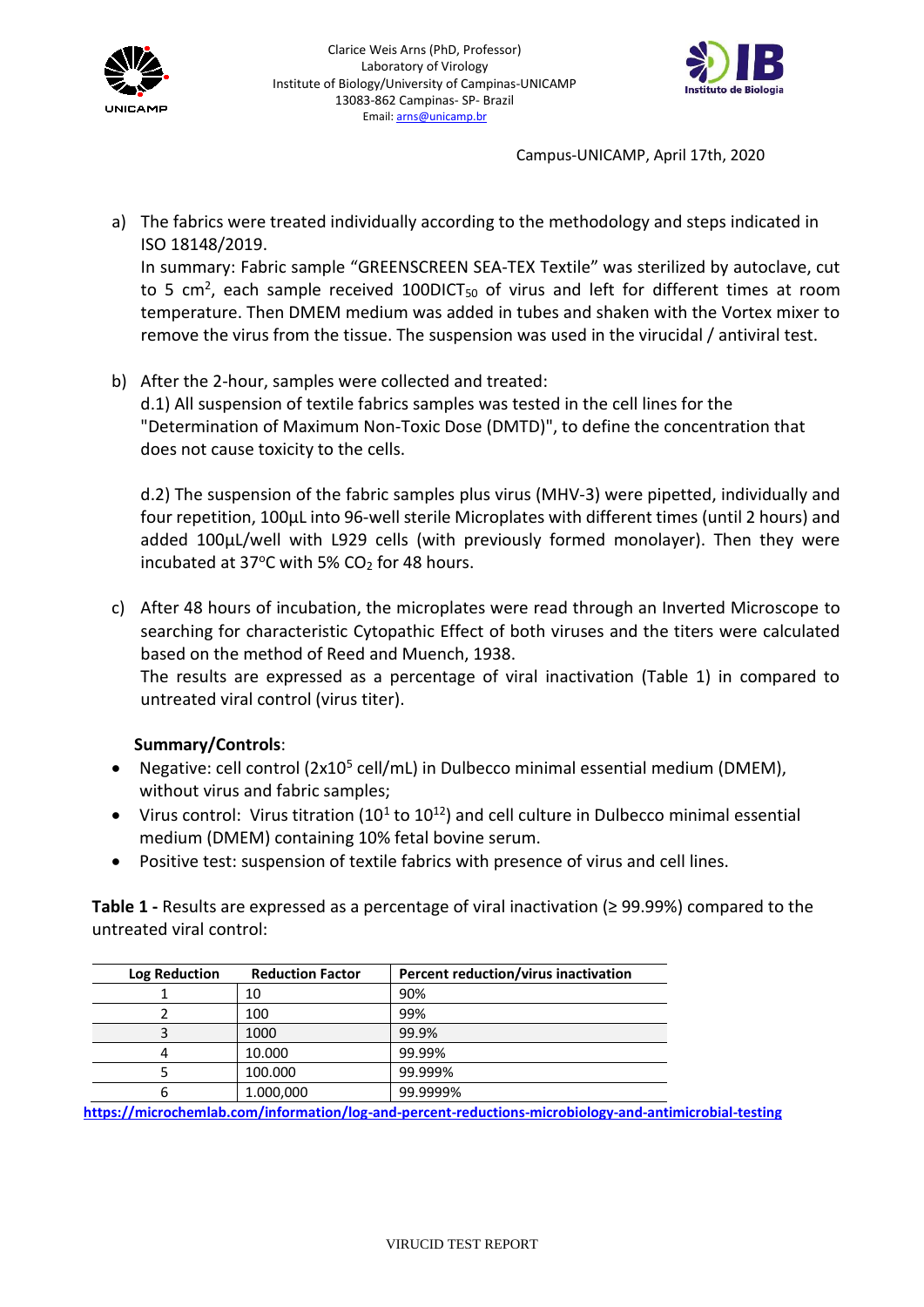



### **4. Results:**

- 4.1. Titer of Coronavírus (MHV-3): 10^8,25 DICT<sub>50</sub>/mL.
- **Tabela 2 -** Results of assays with Coronavirus MHV-3 strain in textile with antiviral products and times.

| <b>Product</b>                       | Times      | <b>Percent of virus inhibition</b><br>results (Table 1)<br>against Coronavírus<br>(MHV) | <b>Cytotoxicity Test</b><br>in vitro results<br>(L929 cell line) |
|--------------------------------------|------------|-----------------------------------------------------------------------------------------|------------------------------------------------------------------|
| <b>GREENSCREEN</b><br><b>SEA-TEX</b> | 1 minute   | 99% inhibition                                                                          | No toxicity                                                      |
|                                      | 5 minutes  | 99.9% inhibition                                                                        | No toxicity                                                      |
|                                      | 15 minutes | 99.9% inhibition                                                                        | No toxicity                                                      |
|                                      | 2 hours    | 99.9% inhibition                                                                        | No toxicity                                                      |

# **5. Conclusions:**

• The product "GREENSCREEN SEA-TEX" inhibited between 99% and 99.9% of the virus tested, therefore, it can be concluded that it is effective for the Coronavirus group.

• The product "GREENSCREEN SEA-TEX" in contact with the cells did not show cytotoxic activity.

Prof. Dr. Clarice Weis-Arns Responsible for the Report